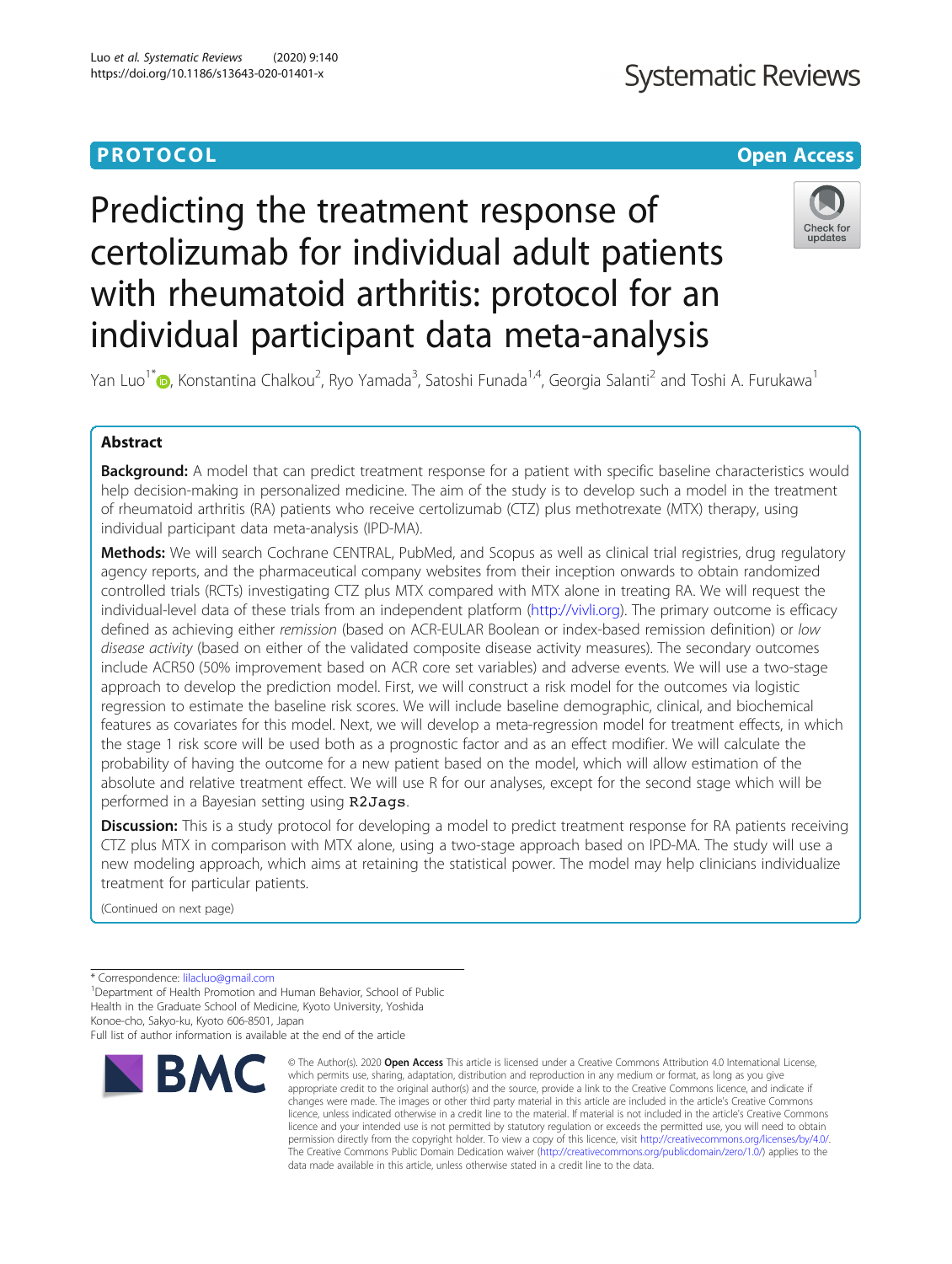#### (Continued from previous page)

**Systematic review registration:** PROSPERO registration number pending (ID#157595).

Keywords: Rheumatoid arthritis, Certolizumab, Individual participant data meta-analysis, Prediction model, Treatment response

#### Background

Rheumatoid arthritis (RA) is a chronic inflammatory disease, for which we cannot currently expect complete cure. The drugs that can delay disease progression are known as disease-modifying anti-rheumatic drugs (DMARDs). There are 3 categories: conventional synthetic DMARDs (csDMARDs), biologic DMARDs (bDMARDs), and targeted synthetic DMARDs (tsDMARDs). bDMARDs can be further divided into several subtypes according to the target, among which the tumor necrosis factor (TNF)  $\alpha$ inhibitors are the most classic and widely used.

Most RA patients undergo long-term treatment. According to the treat-to-target strategy proposed by the EULAR (European League Against Rheumatism) practice guideline [[1](#page-6-0)], repeated assessment of disease activity should be performed every 3 to 6 months after a treatment is given, to evaluate the response and decide the next-step strategy: switching drugs, maintenance, tapering, or discontinuation. Hence, the disease course of RA is composed of many short-term (3 to 6 months) intervention-response loops. For the purpose of improving long-term prognosis, such as delaying the progression of bone fusion or functional deficiency, short-term intervention-response loops need to have beneficial outcomes [[2](#page-6-0)].

To find the optimal treatment for a particular patient, it is necessary to personalize the treatment. It would be helpful if we could predict the probability of treatment response based on the patient's genetic, biologic, and clinical features. However, common evidence in the form of randomized controlled trials (RCTs) or their meta-analyses (MAs) at the aggregate level only reports average results. The drug that works for the average patients might not work or even be harmful for a particular patient. Consequently, it is desirable to identify subgroups of patients associated with different treatment effects.

Individual participant data meta-analysis (IPD-MA) has been previously employed to develop prediction models for treatment effects [\[3](#page-6-0)–[6](#page-6-0)]. Previous treatment response prediction models for RA were mainly based on observational studies [[7](#page-7-0)–[11](#page-7-0)]. Observational studies seem suited for predicting the *absolute risk* of an outcome, but it may be less satisfactory in estimating the relative risk between different drugs, because unknown confounders may persist even when we try to adjust for known confounders. On the other hand, though the population in RCTs is highly restricted hence may be less representative, data from RCTs are more rigorously collected and more likely to provide an unbiased estimate of the relative treatment effects [\[12\]](#page-7-0). The synthesis of RCT data via IPD-MA can increase the statistical power [[13\]](#page-7-0) and have been used to predict treatment response  $[6, 14-17]$  $[6, 14-17]$  $[6, 14-17]$  $[6, 14-17]$  $[6, 14-17]$  $[6, 14-17]$  $[6, 14-17]$ . To the best of the authors' knowledge, such an approach has not been taken to predict treatment response in RA to date.

Our aim is to develop a prediction model of treatment effects based on individual characteristics of RA patients through IPD-MA. Since TNFα inhibitors are the most classic and widely used bDMARDs for RA, we will build a model for certolizumab (CTZ), a TNF $\alpha$  inhibitor with sufficient IPD data, in this study. We will first estimate the pooled average effect sizes for the primary and secondary outcomes using one-stage Bayesian hierarchical IPD-MA. The main objective of the study is to use a two-stage risk modeling approach to predict the individualized treatment effects interest [[12\]](#page-7-0). The first stage is to build a multivariable model aiming to predict the baseline risk for a particular patient blinded to treatment. In the second stage, this baseline risk score will be used as a prognostic factor and an effect modifier in an IPD meta-regression model to estimate the individualized treatment effects of CTZ. We consider to validate and optimize the modeling approach in the present study, and plan eventually to expand it to an IPD network meta-analysis to compare several drug types (e.g., interleukin-6 inhibitors, anti-CD20 antibodies) as our future research perspective.

### Methods

The present protocol has been registered within the PROSPERO database (provisional registration number ID#157595) and is being reported in accordance with the reporting guidance provided in the Preferred Reporting Items for Systematic Reviews and Meta-Analyses Protocols (PRISMA-P) statement  $[18]$  $[18]$  $[18]$  (see the checklist in Additional file 1). The proposed IPD-MA will be reported in accordance with the reporting guidance provided in the Preferred Reporting Items for Systematic Reviews and Meta-analyses of Individual Participant Data (PRISMA-IPD) statement [\[19\]](#page-7-0). Any amendments made to this protocol when conducting the study will be outlined and reported in the final manuscript.

#### Eligibility criteria

Studies will be selected according to the following criteria: patients, interventions, outcomes, and study design.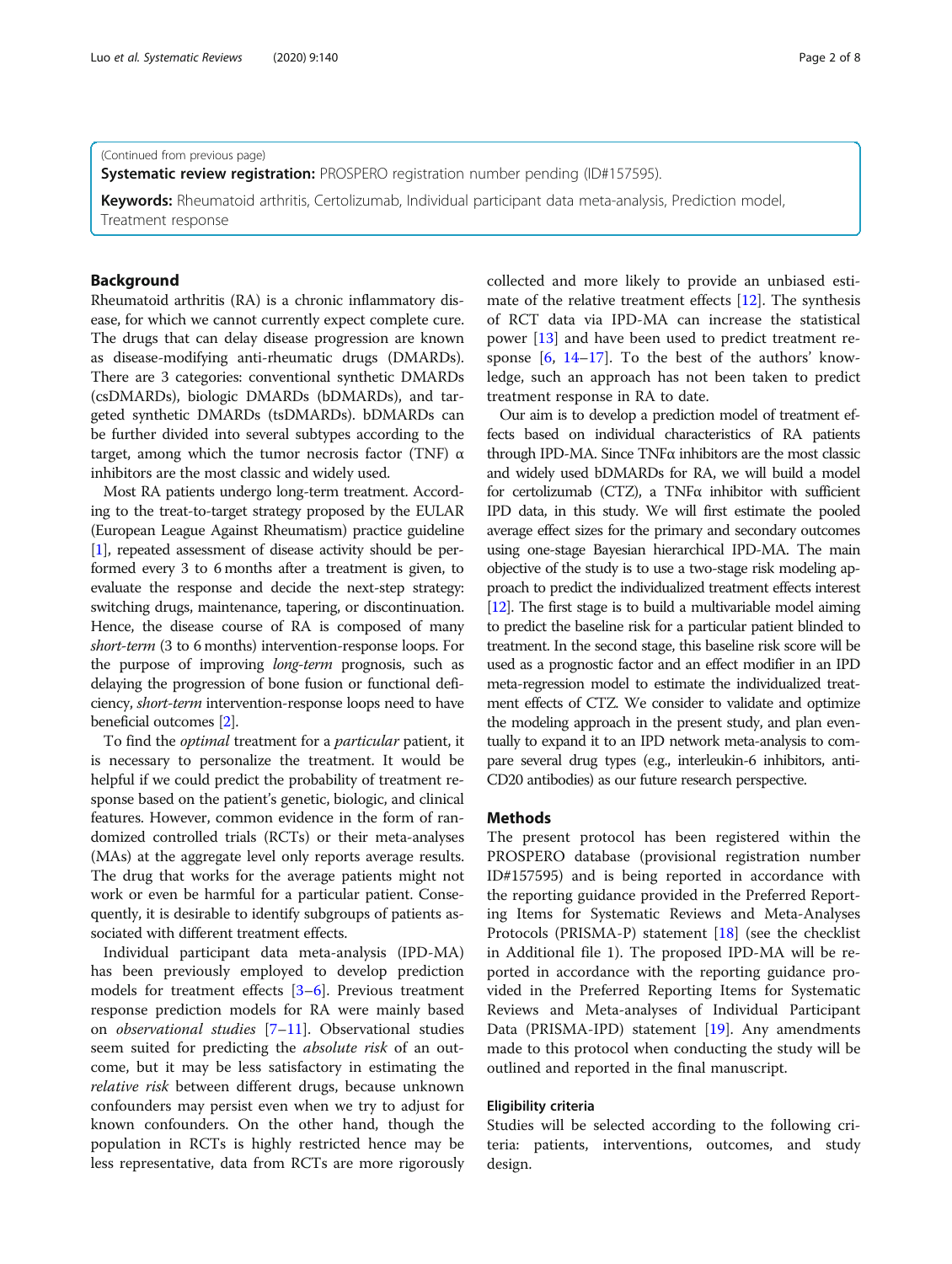#### Patients

We will include adults (18 years or older) who are diagnosed with either early RA (2010 American College of Rheumatology (ACR)/European League Against Rheumatism (EULAR) classification criteria) [[20](#page-7-0), [21\]](#page-7-0) or established RA (1987 classification criteria) [\[22](#page-7-0)]. Patients with inner organ involvement (such as interstitial lung diseases), vasculitis, or concomitant other systemic autoimmune diseases will be excluded. We will include both treatment-naïve patients and patients who have insufficient response to previous treatments. We will include patients with moderate to severe disease activity based on any validated composite disease activity measures. Patients who have already achieved remission or at low disease activity at baseline will be excluded. Patients who have used certolizumab (CTZ) within 6 months before randomization will be excluded.

#### Interventions

We will include RCTs which compare certolizumab (CTZ) plus methotrexate (MTX) with MTX monotherapy, regardless of doses. If a study compares  $CTZ + any$ csDMARDs with any csDMARDs, we will only include patients on  $CTZ + MTX$  or  $MTX$  from that study. Trials investigating the tapering or discontinuation strategy of CTZ will be excluded.

#### **Outcomes**

Our primary outcome is efficacy defined by disease states, which is achieving either *remission* (based on ACR-EULAR Boolean or index-based remission definition [[23](#page-7-0)]) or low disease activity (based on either of the validated composite disease activity measures [[24](#page-7-0)]: DAS28 (Disease Activity Score based on the evaluation of 28 joints)  $\leq 3.2$ [[25](#page-7-0)], CDAI (Clinical Disease Activity Index)  $\leq 10$  [[26](#page-7-0)], SDAI (Simplified Disease Activity Index)  $\leq$  11 [\[27](#page-7-0)]) at 3 months (allowance 2–4 months) after treatment, as a binary outcome. We choose it as our primary outcome because it is suggested as the indicator of the treatment target in both the practice guideline [\[1\]](#page-6-0) and the guideline for conducting clinical trials in RA [[2](#page-6-0)], and it has been shown to provide more information for future joint damage and functional outcomes compared to relative response (change from baseline) [\[28\]](#page-7-0).

We have two secondary outcomes. One is efficacy defined by response (improvement from baseline), for which we will use the ACR response criteria ACR50 (50% improvement based on ACR core set variables) [[29\]](#page-7-0). Another is adverse events (AEs). We will perform an IPD-MA separately for patients with all kinds of infectious AEs within 3 months since it is one of the most important AEs for biologic agents. We will also describe other noticeable AEs within 3 months reported in the trials. We will not make predictions models for the secondary outcomes.

#### Study design

We will include double-blind RCTs only. If there are crossover RCTs, only the data of the first phase will be used for analysis. Cluster RCTs, quasi-randomized trials, and observational studies will be excluded.

### Information source and literature search

We will conduct an electronic search of Cochrane CEN-TRAL, PubMed, and Scopus from inception onwards, with the keywords: "rheumatoid arthritis," "certolizumab" or "CDP870" "Cimzia", "methotrexate" or "MTX," without language restrictions. A draft search strategy is provided in Additional file 2. We will search WHO International Clinical Trials Registry Platform to find the registered studies. We will search the US Food and Drug Administration (FDA) reports to see if there are any unpublished reports from the pharmaceutical companies. For IPD, we will contact the company which markets certolizumab and request IPD through <http://vivli.org>. We will assess the representativeness of the IPD among all the eligible studies by investigating the potential differences between trials with IPD and those without IPD.

#### Screening and selection procedure

Two independent reviewers will screen the titles and abstracts retrieved from the electronic searches to assess for inclusion. If both reviewers agree that a trial does not meet eligibility criteria, it will be excluded. The full text of all the remaining articles will be obtained for further reading, and the same eligibility criteria will be applied to determine which to exclude. Any disagreements will be resolved through discussion with a third member of the review team.

#### Data collection

#### At aggregate level

Two reviewers will independently extract the information for all the included studies at aggregate level. A detailed data extraction template will be developed and piloted on 3 articles; after finalizing the items on the data extraction form, the 3 articles will be re-extracted. The main information includes intervention/control details, trial implementation features (e.g., completion year, randomized numbers, dropouts, follow-up length), baseline demographic and disease-specific characteristics, and outcomes of interested. The above information will be used for: (1) exploring the representativeness of the trials with IPD among all the eligible trials and (2) confirming if the IPD is consistent with the reported results.

#### At IPD level: for studies with IPD available

When the IPD is ready to be used, we will identify the variables of interest before the analysis. The variables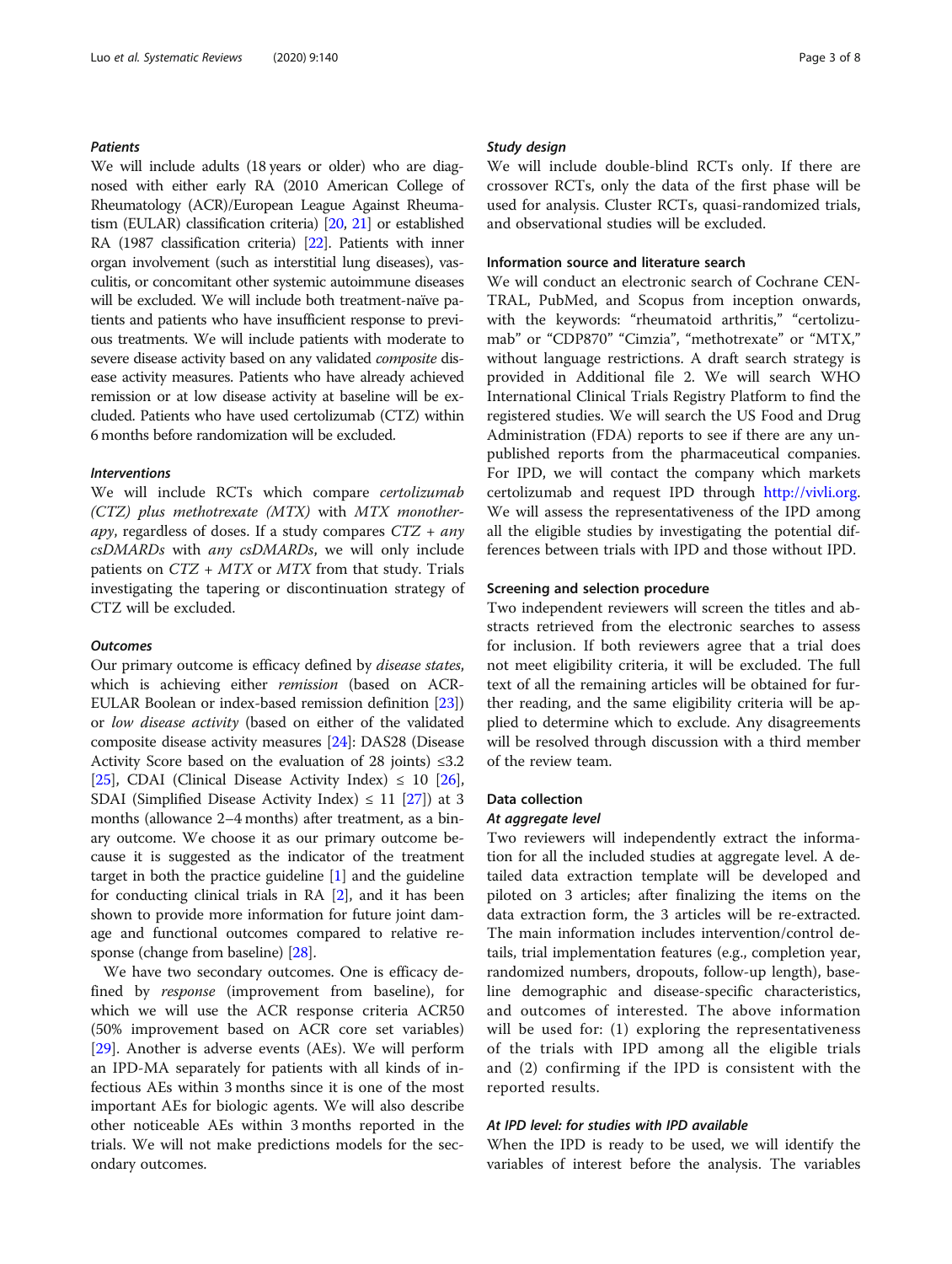regarding intervention, control, and outcomes are defined as the above in the "Eligibility criteria" section. With regard to patient or trial characteristics to be used as potential covariates in the prognostic model, based on the literature [[30](#page-7-0)–[32](#page-7-0)] and our clinical practice, we propose the following factors as candidates of potential prognostic factors (PFs, baseline factors that may affect the response regardless of the treatment) (Table 1), which will be used for baseline risk model development

Table 1 Potential candidates to be involved as prognostic factors in the prognostic model

#### **Demographics**

Age\*, sex\*, ethnicities

BMI\*, smoking history\*

#### Clinical features

Family history of first-degree relatives

Length of time since first onset until the trial commencement, length of time since first onset until first treatment\*

Disease activity:

• Number of tender joints\*, number of swelling joints\*, self-report level of pain based on visual analogue scale (VAS)\*

• Disease Activity Score (continuous)\*, disease activity level (categorical)\*

- Joint involvement:
- Large joint involvement: knee, hip joints, etc.
- Uncommon joint involvement

Nonspecific systemic symptoms: fever, fatigue, etc.

Comorbidities\*: osteoporosis, osteoarthritis, etc.

Functional/global quality of life (QoL) conditions at baseline\*

Prior treatment history: failure times, failed drug types, etc.

Cointerventions decided before randomization:

• Steroids, nonsteroidal anti-inflammatory drug (NSAIDs)

#### Biochemical features

Serum inflammatory factors\*:

• Erythrocyte sedimentation rate (ESR), C-reactive protein (CRP); others such as TNF, IL-6, etc.

Serum antibodies\*:

• Rheumatoid factor (RF), anti-cyclic citrullinated peptide (anti-CCP), antinuclear antibody (ANA) spectrum

#### Radiographic features

Joint fusion (already deformed), bone erosion\*, synovitis\*, early bone inflammation

Radiographic scores\*

#### Genetics

HLA (human leukocyte antigen) types and SNPs (single nucleotide polymorphisms) if they are tested.

\*Factors that have been proved to be a prognostic factor for any treatments in previous studies

# Since genetic tests for RA are not routinely implemented in clinical practice, we anticipate that most studies will not report them. Although genetics are often considered critical in precision medicine, we will consider it justifiable if no genetic information is included in our model, because there is no single one that has been proven to be strongly associated with the prognosis or treatment responses, and two studies have indicated that genetic information barely contribute in predicting treatment effects [[33\]](#page-7-0)

(see the "[Predicting treatment effect for patients with](#page-4-0) [particular characteristics: a two-stage model](#page-4-0)" section below). We will try to collect all the information listed in Table 1 from the data, but only available factors that have been recorded in the trials will be added into the model. We will decide in which type (e.g., continuous, categorical, binary, etc.) a covariate will be put into the model according to the distribution of that covariate after we obtain the data.

#### Risk of bias assessment

Two independent reviewers will assess the risk of bias (RoB) for each included RCT according to "RoB 2 tool" proposed by the Cochrane group  $[34]$  $[34]$ . For the efficacy primary outcome, RCTs will be graded as "low risk of bias," "high risk of bias," or "some concerns" in the following five domains: risk of bias arising from the randomization process, risk of bias due to deviations from the intended interventions, missing outcome data, risk of bias in measurement of the outcome, and risk of bias in selection of the reported result. The assessment will be adapted for IPD-MA, i.e., as per the obtained data and not the conducted and reported analyses in the original publications. Finally, they will be summarized as an overall risk of bias according to the RoB 2 algorithm.

#### Data analysis

Since our primary aim is to develop a prediction model and not to get a precise estimation of the treatment effects, all the analyses will be based on IPD only. Therefore, we will neither analyze aggregate data together nor investigate the robustness of the IPD-MA including aggregate data, for they are beyond the perspectives of the present study.

#### Average relative treatment effect: IPD-MA

We first synthesize the data using one-stage Bayesian hierarchical IPD-MA [[35](#page-7-0)]. We will estimate the average relative treatment effect in terms of odds ratio (OR) for efficacy.

Let  $y_{ii}$  denote the dichotomous outcome of interest  $(y_{ii} = 1$  for remission or low disease activity), for patient *i* where  $i = 1, 2, ..., n_j$  in trial j out of N trials,  $t_{ij}$  be 0/1 for patient in control/intervention group, and  $p_{ii}$  is the probability of having the outcome.

$$
y_{ij} \sim \text{Bernoulli}(p_{ij})
$$
  

$$
\log\left(\frac{p_{ij}}{1-p_{ij}}\right) = \log\text{it}(p_{ij}) = \alpha_j + \delta_j t_{ij}
$$
  

$$
\delta_j \sim N(\delta, \tau^2)
$$

where  $\alpha_i$  is the log odds of the outcome for the control group, in trial *j*, which is independent across trials;  $\delta_i$  is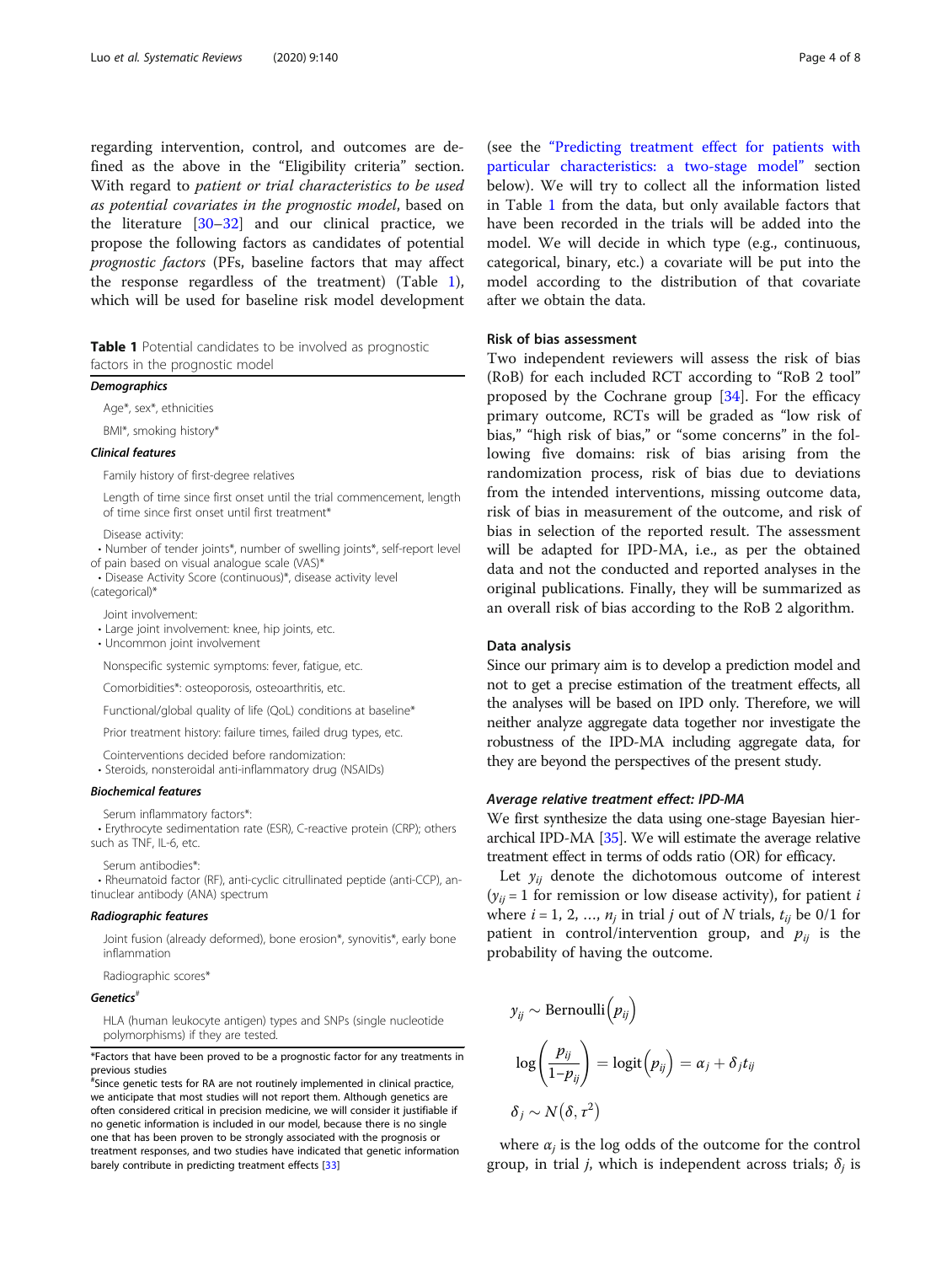<span id="page-4-0"></span>the treatment effect (log OR), which we assume to be exchangeable across trials;  $\delta$  is the summary estimate of the log-odds ratios for the intervention versus the control arm; and  $\tau^2$  is the heterogeneity of  $\delta$  across trials and normally distributed across trials.

### Predicting treatment effect for patients with particular characteristics: a two-stage model

Data pre-processing Within each study, the outcomes and the covariates will be evaluated for missing data, and we will further look at their distributional characteristics and correlations between the covariates (listed in the "At IPD level: for studies with IPD available" section). We will use multiple imputation methods for handling missing data [[36\]](#page-7-0). We will consider data transformation for continuous variables to resolve skewness and re-categorization for categorical variables if necessary. If two or more variables are highly correlated, we will only retain the variable that is most commonly reported across studies and in the literature or the variable that has the least missing values.

Stage 1: Developing a baseline risk model In this step, we will build a multivariable model to predict the probability that a patient, given her or his baseline characteristics, is likely to achieve remission or low disease activity irrespective of treatment; we will refer to this model as the baseline risk model. The risk model can be built using the patients from the control group only, or from both intervention and control group. The former is more intuitive; however, a simulation study indicated that models based on the whole participants produced estimates with narrower distribution of bias and were less prone to overfitting [[37](#page-7-0)]. We will fit a multivariable logistic regression model:

$$
y_{ij} \sim \text{Bernoulli}(r_{ij})
$$
  
\n
$$
\text{logit}(r_{ij}) = b_{0j} + \sum_{k=1}^{p} b_{kj} \times PF_{ijk}
$$
  
\n
$$
b_{0j} \sim N(\beta_0, \sigma_{\beta_0}^2)
$$
  
\n
$$
b_{kj} \sim N(\beta_k, \sigma_{\beta_k}^2)
$$

 $r_{ij}$  is the probability of the outcome for patient *i* from trial *j* at the baseline.  $b_{0j}$  is the intercept, which is exchangeable across studies.  $PF_{ijk}$  denotes the k prognostic factor (in total, there are  $p$  prognostic factors) in study  $j$ for patient *i*, and  $b_{ki}$  is the regression coefficient for *k* prognostic factor in study  $j$  and is exchangeable across studies.

In order to select the most appropriate model, we propose two approaches: (1) use previously identified prognostic factors and through discussions with rheumatologists to decide the subset of the most clinically relevant factors and estimate the coefficients using penalized maximum likelihood estimation shrinkage method and (2) use LASSO penalization methods for variable selection and coefficient shrinkage [\[38](#page-7-0)].

For each possible model, we will examine the sample size first, in order to assess the reliability of the model. We will calculate the events per variable (EPV) for our model, using all the categories of categorical variables and the degrees of freedom of continuous outcomes [[39\]](#page-7-0). We will calculate efficient sample size for developing a logistic regression model [[40\]](#page-7-0). Validation is essential in prediction model development. Since no external data is available, we can only use internal validation. Via resampling methods like bootstrap or cross-validation, we can estimate the calibration slope and c-statistic for each model, to indicate the ability of calibration and discrimination.

Stage 2: Developing a meta-regression model for treatment effects We use the same notation system as that in the "Average relative treatment effect: IPD-MA" section. The logit( $r_{ij}$ ) from stage 1 will be used as a covariate in the meta-regression model, both as a prognostic factor and as an effect modifier. Let  $\overline{\text{logit}(r_{ij})}^j$  denote the average of logit-risk for all the individuals in study j. The regression equation will be:

$$
y_{ij} \sim \text{Bernoulli}(p_{ij})
$$
  
\n
$$
\log(t_{ij}) = \begin{cases} a_j + g_{0j} \times (\log(t_{ij}) - \overline{\logit(r_{ij})'}) & \text{if } t_{ij} = 0 \\ a_j + \delta_j + g_{0j} \times (\logit(r_{ij}) - \overline{\logit(r_{ij})'}) + g_j \times (\logit(r_{ij}) - \overline{\logit(r_{ij})'}) & \text{if } t_{ij} = 1 \end{cases}
$$
  
\n
$$
\delta_j \sim N(\delta, \tau^2)
$$
  
\n
$$
g_{0j} \sim N(\gamma_0, \sigma_{\gamma_0}^2)
$$
  
\n
$$
g_j \sim N(\gamma, \sigma_{\gamma}^2)
$$

 $a_i$  is the log odds in the control group when a patient has a risk equal to the mean risk, which is assumed to be independent across trials.  $g_{0j}$  is the coefficient of the risk score, while  $g_i$  is the treatment effect modification of the risk score for the intervention group versus the control group; both are assumed to be exchangeable cross trials and normally distributed about a summary estimate  $\gamma_0$  and  $\gamma$  respectively.

Predicting the probability of having the outcome for a new patient Assume a new patient  $i$  who is not from any trial *j* has a baseline risk score  $logit(r_i)$  calculated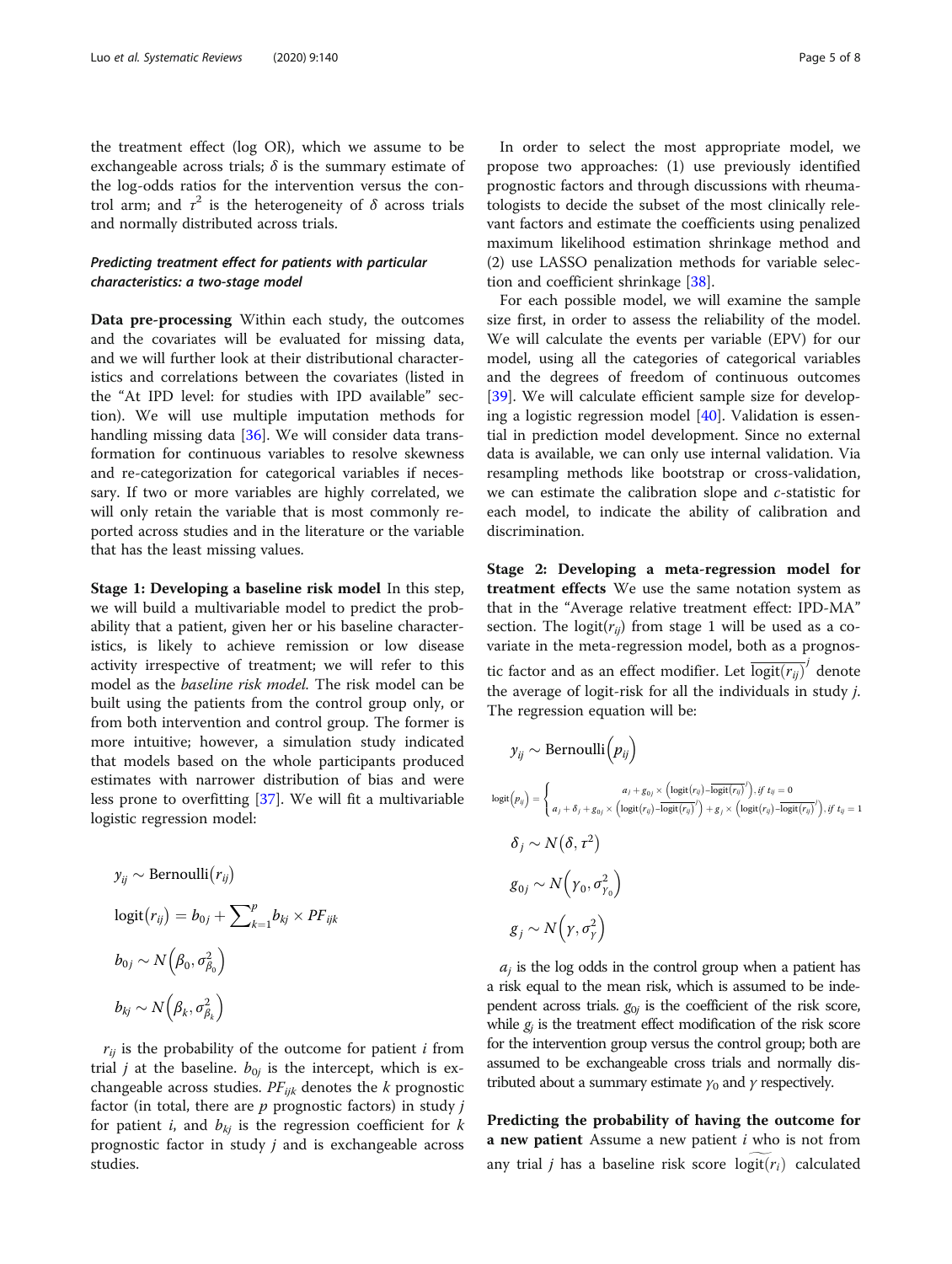from stage-one. In order to predict the absolute logitprobability to achieve the outcome, we use:

$$
logit(p_i) = a + \gamma_0 \times (logit(r_i) - logit(r)), \text{ if } x_i = 0
$$
\n
$$
logit(p_i) = a + \delta + \gamma_0 \times (logit(r_i) - logit(r)) + \gamma
$$
\n
$$
\times (logit(r_i) - logit(r)), \text{ if } x_i = 1
$$

We would have estimated  $\delta$ ,  $\gamma_0$ , and  $\gamma$  in the metaregression stage. We will estimate  $\overline{logit(r)}$  as the mean of logit( $r_{ii}$ ) across all the individuals and studies. For a, we will estimate it by synthesizing all the control arms. Then, we can calculate the individual probability of the outcome both for the control and the intervention and estimate the predicted absolute and relative treatment effect.

To evaluate the performance of the two-stage prediction model, we will use internally validation methods via both the traditional measures, like c-statistic, and measures relevant to clinical usefulness.

Publication bias Considering that we will probably not be able to include all the relevant research works, as some studies or their results were likely not published owing to non-significant results (study publication bias and outcome reporting bias) [\[41,](#page-7-0) [42](#page-7-0)], we will evaluate this issue by comparing the search and screening results (as we will try to retrieve possibly unpublished reports) with the IPD we can get. If necessary, we will address it by adding the study's variance as an extra covariate in the final IPD meta-regression model (see the section "Predicting treatment effect for patients with particular characteristics: a two-stage model"—"Stage 2: Developing a meta-regression model for treatment effects").

Statistical software We will use R for our analyses. Stage 2 will be performed in a Bayesian setting using R2Jags. For the development of the baseline risk model, we will use the pmsampsize command to estimate if the available sample size is enough. We will examine the linear relationship between each one of the prognostic factors and the outcome via rcs and anova commands. The LASSO model will be developed using the cv.glmnet command. We will use the lrm command for the predefined model based on prior knowledge, and then for the penalized maximum likelihood estimation, we will use the pentrace command. For the bootstrap internal validation (both for the baseline risk score and for the two-stage prediction model), we will use self-programmed R-routines.

#### **Discussion**

We have presented the study protocol for a prediction model of treatment effects for RA patients receiving CTZ plus MTX, using a two-stage approach based on IPD-MA.

Though there are many optional drugs in treating RA, as treatment failure is relatively high, individualizing the treatment is imperative. Many prognostic models for RA have been proposed, but no one is sufficiently satisfactory [\[31](#page-7-0)]. We have discovered several problems.

Most previous models focused on long-term radiographic or functional prognosis. Although they are certainly the critical outcomes that both clinicians and patients care about, the complex therapeutic changes during the long treatment process are extremely difficult to handle in developing prediction models. Thus, it usually ends up with a simplified strategy, such as taking only the initial treatment into account, which compromises the clinical interpretation and relevancy of the model. On the other hand, a good short-term treatment response is always positively associated with good longterm prognosis [\[43,](#page-7-0) [44](#page-7-0)]. Predicting short-term treatment effect is instructive in clinical practice; however, research is lacking. A few established "short-term" diseaseactivity-oriented prediction models used an outcome measured at 6 months or 12 months. The problem is, unless in active-controlled studies, there would be considerable dropouts after 3–4 months; furthermore, due to ethnical issues, many trials would offer the nonresponders other active treatments after 3–4 months. Under the ITT principle, patients were commonly analyzed as originally allocated; when dropouts were not negligible, imputation methods were usually used, but mostly single imputation such as non-responder imputation or last observation carried forward (LOCF) [\[45](#page-7-0)]. One may argue that these estimates were conservative to the intervention group though not precise. But in fact it is not always conservative for a relative effect estimate, while unbiased relative estimates are of critical interest in building personalized prediction models. As a result, in order to be methodologically rigorous, we choose the outcome measured at 3 months, when the randomization is likely kept, and which is consistent with the assessment time recommended by the guideline  $[1]$  $[1]$  $[1]$ . Additionally, thanks to the IPD, we will be able to use multiple imputation to handle missing data, rather than the single imputations used in primary RCTs.

We will use a two-stage approach to construct the prediction model using IPD-MA. Unlike the usual approach, which includes baseline features as prognostic factors and effect modifiers (through interaction terms) simultaneously, we first build a risk model for baseline factors, then treating the risk score as both a prognostic factor and an effect modifier. By doing so, overfitting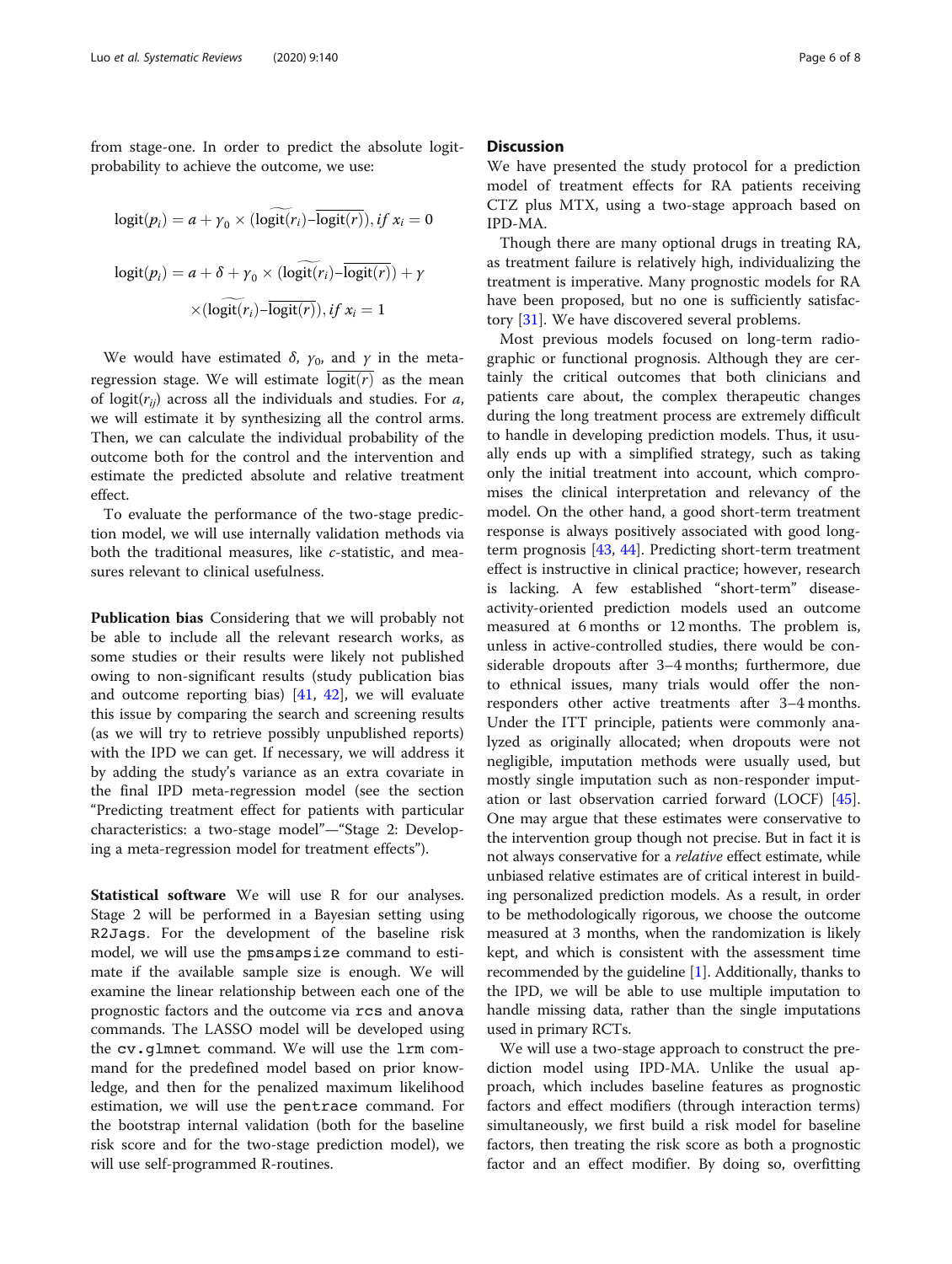<span id="page-6-0"></span>problem caused by too many covariates and interaction terms can be alleviated. Moreover, since penalization will only be used in common regression during risk modeling stage but not in meta-regression, the compromised penalization in meta-regression can be avoided. For stage 1, generally there are two types of risk models. One is an externally developed model, which is derived based on data independent from the data used at stage 2, such as established models from previous studies, or using some other studies. The other is an internally developed risk model, for which the same data will be used to build both the risk model and the treatment effects model [\[37\]](#page-7-0). Because there is no well-established risk model to predict the short-term disease activity for RA patients and also because we will very probably not have sufficient sample size to divide the entire data into two parts, we will use the internal risk model for our study.

We acknowledge several limitations in our study. First, we handle effect modification at the level of risk scores, instead of particular covariates. That is, we will not try to identify specific effect modifiers. This may cause some problems in interpretation, as the concept of distinguishing prognostic factors and effect modifiers is well recognized. However, our approach assures the statistical power. Second, due to the restricted sample size, only internal validation is planned while external validation is lacking. It needs to be validated on an external dataset in the future. Third, we only focus on short-term treatment response for RA patients receiving two kinds of treatment, CTZ and MTX. Future studies may extend the scope to compare several kinds of therapies and treatment strategies and finally model for the long-term prognosis taking into consideration all the treatment processes.

#### Supplementary information

Supplementary information accompanies this paper at [https://doi.org/10.](https://doi.org/10.1186/s13643-020-01401-x) [1186/s13643-020-01401-x.](https://doi.org/10.1186/s13643-020-01401-x)

| <b>Additional file 1. PRISMA-P checklist.</b> |
|-----------------------------------------------|
| <b>Additional file 2.</b> Search Strategies.  |

#### Abbreviations

ACR: American College of Rheumatology; AE: Adverse event; CDAI: Clinical Disease Activity Index; CTZ: Certolizumab; DAS28: Disease Activity Score based on the evaluation of 28 joints; DMARD: Disease-modifying antirheumatic drug (bDMARD, biologic DMARD; csDMARD, conventional synthetic DMARD; tsDMARDs, targeted synthetic DMARD); EPV: Events per variable; EULAR: European League Against Rheumatism; FDA: Food and Drug Administration; IPD: Individual participant data; LOCF: Last observation carried forward; MA: Meta-analysis; MTX: Methotrexate; OR: Odds ratio; PF: Prognostic factor; RA: Rheumatoid arthritis; RCT: Randomized controlled trial; RoB: Risk of bias; SDAI: Simplified Disease Activity Index; TNF: Tumor necrosis factor

#### Acknowledgements

GS has received funding from the Swiss National Science Foundation (Grant No. 179158). KC and GS acknowledged HTx project funded by the European Union's Horizon 2020 research and innovation program under grant agreement (No. 825162). SF has received a research grant from JSPS KAKENHI Grant Number JP 20 K18964.

#### Authors' contributions

YL and TAF conceived the study. KC and GS designed the modeling strategy. RY and SF provided substantial contribution to the design of the study during its development. YL drafted the manuscript, and all the authors critically revised it. All authors gave final approval of the version to be published.

#### Funding

This study was supported by the intramural support to the Department of Health Promotion and Human Behavior, Kyoto University Graduate School of Medicine/School of Public Health. The funder has no role in the study design, data collection, data analysis, data interpretation, writing of the report, or in the decision to submit for publication.

#### Availability of data and materials

The data that support the findings of this study are available from [http://vivli.](http://vivli.org) [org](http://vivli.org) but restrictions apply to the availability of these data, which were used under license for the current study, and so are not publicly available. Data are however available from <http://vivli.org> upon reasonable request and application, after their permission.

#### Ethics approval and consent to participate

This study does not require institutional review board approval and participant consent.

#### Competing interests

TAF reports personal fees from Mitsubishi-Tanabe, MSD, and Shionogi and a grant from Mitsubishi-Tanabe, outside the submitted work; TAF has a patent 2018-177688. GS was invited to participate in two methodological meetings about the use of real-world data, organized by Biogen and by Merck. All the other authors report no competing interests to declare.

#### Author details

<sup>1</sup>Department of Health Promotion and Human Behavior, School of Public Health in the Graduate School of Medicine, Kyoto University, Yoshida Konoe-cho, Sakyo-ku, Kyoto 606-8501, Japan. <sup>2</sup>Institute of Social and Preventive Medicine, University of Bern, Bern, Switzerland. <sup>3</sup>Unit of Statistical Genetics, Center for Genomic Medicine, Graduate School of Medicine, Kyoto University, Kyoto, Japan. <sup>4</sup>Department of Urology, Graduate School of Medicine, Kyoto University, Kyoto, Japan.

#### Received: 21 April 2020 Accepted: 28 May 2020 Published online: 12 June 2020

#### References

- 1. Smolen JS, Landewe R, Bijlsma J, Burmester G, Chatzidionysiou K, Dougados M, Nam J, Ramiro S, Voshaar M, van Vollenhoven R, et al. EULAR recommendations for the management of rheumatoid arthritis with synthetic and biological disease-modifying antirheumatic drugs: 2016 update. Ann Rheum Dis. 2017;76(6):960–77.
- 2. Committee for Medicinal Products for Human Use (CHMP): Guideline on clinical investigation of medicinal products for the treatment of rheumatoid arthritis. . In. Edited by Agency EM, vol. CPMP/EWP/556/95 London; 2018.
- 3. Debray TP, Moons KG, Ahmed I, Koffijberg H, Riley RD. A framework for developing, implementing, and evaluating clinical prediction models in an individual participant data meta-analysis. Stat Med. 2013;32(18):3158–80.
- 4. Ahmed I, Debray TP, Moons KG, Riley RD. Developing and validating risk prediction models in an individual participant data meta-analysis. BMC Med Res Methodol. 2014;14:3.
- Debray TP, Riley RD, Rovers MM, Reitsma JB, Moons KG. Cochrane IPDMaMg: Individual participant data (IPD) meta-analyses of diagnostic and prognostic modeling studies: guidance on their use. PLoS Med. 2015;12(10): e1001886.
- 6. Belias M, Rovers MM, Reitsma JB, Debray TPA, IntHout J. Statistical approaches to identify subgroups in meta-analysis of individual participant data: a simulation study. BMC Med Res Methodol. 2019;19(1):183.